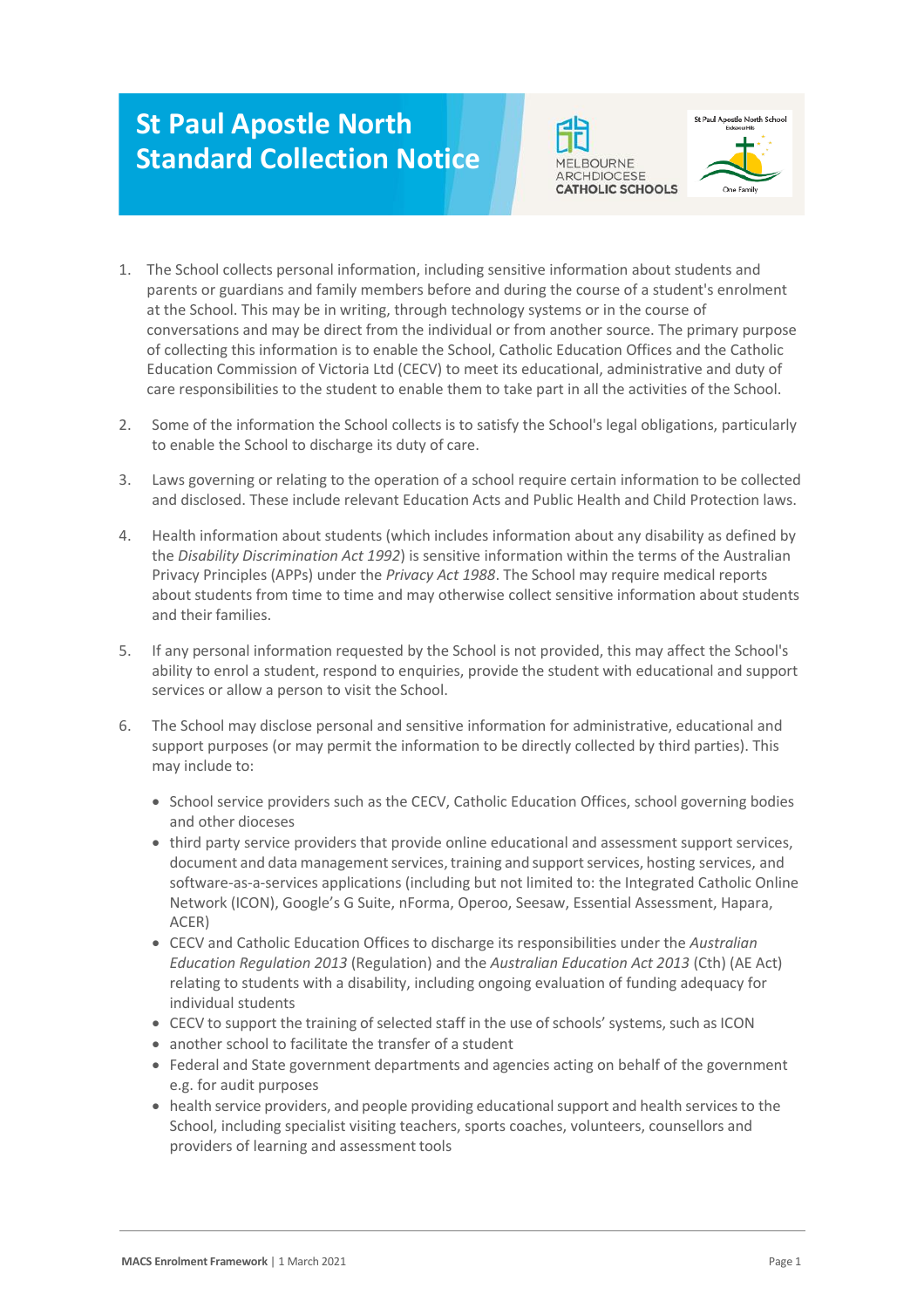- assessment and educational authorities, including the Australian Curriculum, Assessment and Reporting Authority
- people providing administrative and financial services to the School
- anyone you authorise the School to disclose information to; and
- anyone to whom the School is required or authorised to disclose the information to by law, including under child protection laws.
- 7. The school is required by the Federal *Australian Education Regulation (2013) and Australian Education Act 2013* (Cth) (AE Act) to collect and disclose certain information under the *Nationally Consistent Collection of Data* (NCCD) on students with a disability. The school provides the required information at an individual student level to the Catholic Education Offices and the CECV, as an approved authority. Approved authorities must comply with reporting, record keeping and data quality assurance obligations under the NCCD. Student information provided to the federal government for the purpose of the NCCD does not explicitly identify any student.
- 8. Personal information collected from students is regularly disclosed to their parents or guardians.
- 9. If you make an enrolment application to another School, personalinformation including health information provided during the application stage may be collected from, or shared with, the other school.
- 10. The School may use online or 'cloud' service providers to store personal information and to provide services to the School that involve the use of personal information, such as services relating to email, instant messaging and education and assessment applications. Some limited personal information may also be provided to these service providers to enable them to authenticate users that access their services. This personal information may reside on a cloud service provider's servers which may be situated outside Australia. Further information about the School's use of an online or 'cloud' service providers is contained in the School's Privacy Policy.
- 11. The School's Privacy Policy, accessible on the School's website, sets out how parents or students may seek access to and correction of their personal information which the School has collected and holds. However, access may be refused in certain circumstances such as where access would have an unreasonable impact on the privacy of others, where access may result in a breach of the School's duty of care to the student, where students have provided information in confidence or where the School is otherwise required or authorised by law to refuse access. Any refusal will be notified in writing with reasons (unless, given the grounds for refusal, it would be unreasonable to provide reasons).
- 12. The School makes reasonable efforts to be satisfied about the protection of any personal information that may be collected, processed and stored outside Australia in connection with any cloud and third party services and will endeavour to ensure it will be located in countries with substantially similar protections as the APPs.
- 13. Where personal, including sensitive information is held by a cloud computing service provider on behalf of CECV for educational and administrative purposes, it may be stored on servers located within or outside Australia.
- 14. School personnel and the school's service providers, and the CECV and its service providers, may have the ability to access, monitor, use or disclose emails, communications (e.g. instant messaging), documents and associated administrative data for the purposes of administering the ICON system and ensuring its proper use.
- 15. The School may disclose limited personal information to the school parish to facilitate religious and sacramental programs, and other activities such as fundraising.
- 16. The School's Privacy Policy is accessible via the school website, newsletter, handbook, or from the School office. The policy sets out how parents, guardians or students may seek access to, and